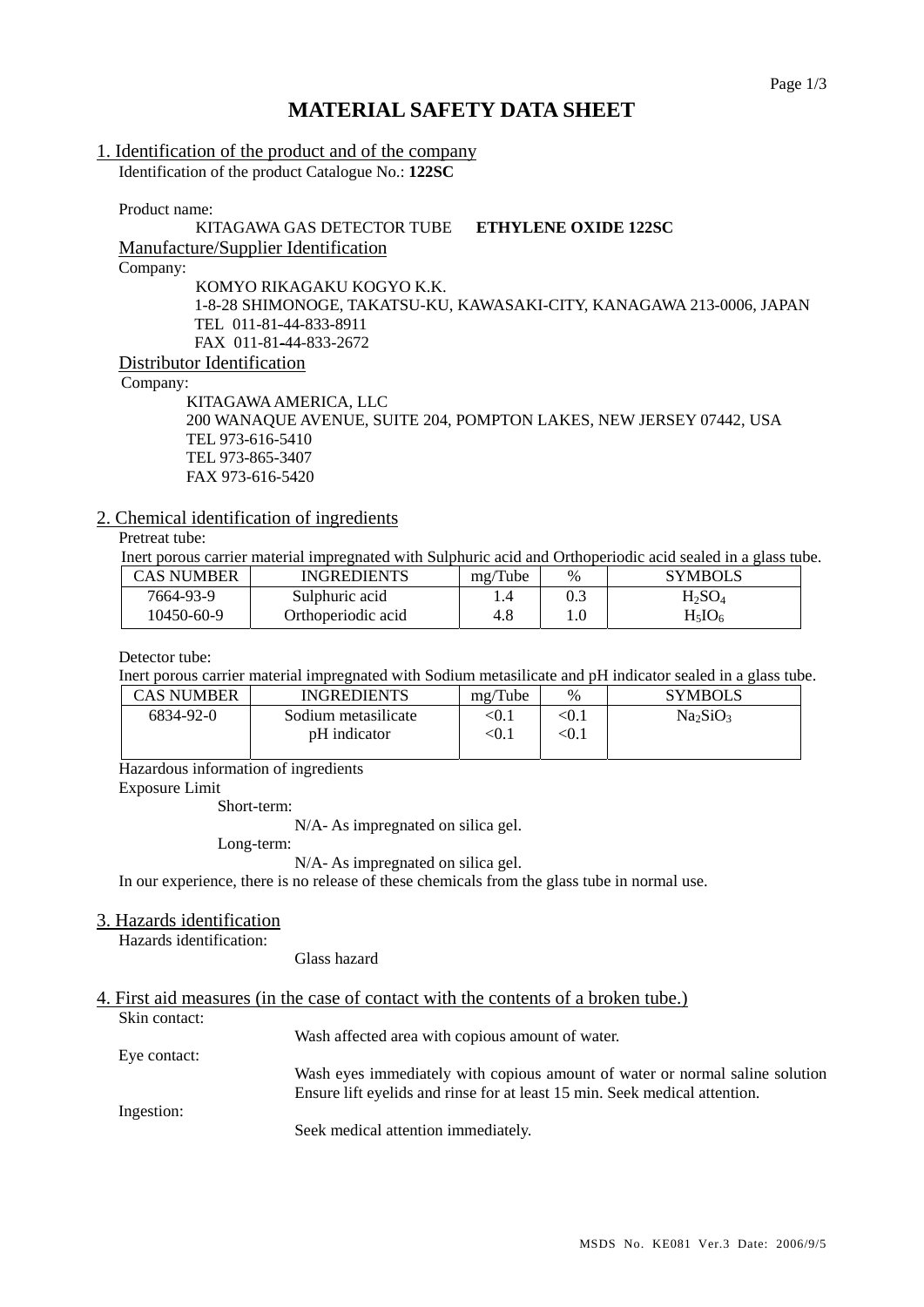| <u>5. Fire fighting measures</u>                       |                                                                                   |
|--------------------------------------------------------|-----------------------------------------------------------------------------------|
| Flash point:                                           |                                                                                   |
|                                                        | Non-combustible                                                                   |
| Extinguishing media:                                   |                                                                                   |
|                                                        | All known extinguishants can be used.                                             |
| Special fire fighting Procedures:                      |                                                                                   |
|                                                        | None                                                                              |
| Unusual fire & Explosion hazards:                      |                                                                                   |
|                                                        | Negligible fire hazard when exposed to heat or flame.                             |
|                                                        |                                                                                   |
| 6. Accidental release measures<br>Personal protection: |                                                                                   |
|                                                        | Do not pick up broken glass with bare hands if the tube is broken. Cover with     |
|                                                        | inert absorbent such as vermiculite. Sweep up and contain for waste disposal.     |
|                                                        |                                                                                   |
| <u>7. Handling and storage</u>                         |                                                                                   |
| Handling & use:                                        |                                                                                   |
|                                                        | Ensure the instructions for use are followed. Safety glasses and gloves should be |
|                                                        | worn to prevent injury from splintering glass.                                    |
| Storage:                                               |                                                                                   |
|                                                        | Keep away from direct sunlight and store at 0-10 degree C.                        |
| 8. Exposure control/personal protection                |                                                                                   |
| Respiratory protection:                                |                                                                                   |
|                                                        | Not applicable                                                                    |
| Ventilation:                                           |                                                                                   |
|                                                        | Not applicable                                                                    |
| Other protective equipment:                            |                                                                                   |
|                                                        | Safety glasses and gloves                                                         |
|                                                        |                                                                                   |
| 9. Physical/Chemical properties                        |                                                                                   |
| Appearance:                                            |                                                                                   |
|                                                        | Pretreat tube:<br>White solid layer sealed in a glass tube.                       |
|                                                        | Detector tube:                                                                    |
|                                                        | Pale purple and white solid layers sealed in a glass tube.                        |
| Boiling point:                                         |                                                                                   |
|                                                        | Not applicable                                                                    |
| Melting point:                                         |                                                                                   |
|                                                        | Not applicable                                                                    |
| Specific gravity $(H_2O=1)$ :                          |                                                                                   |
|                                                        | Not applicable                                                                    |
| Evaporation rate (BuOAc=1):                            | Not applicable                                                                    |
| Solubility in water:                                   |                                                                                   |
|                                                        | Not applicable                                                                    |
| Vapour pressure:                                       |                                                                                   |
|                                                        | Not applicable                                                                    |
| Vapour density:                                        |                                                                                   |
|                                                        | Not applicable                                                                    |